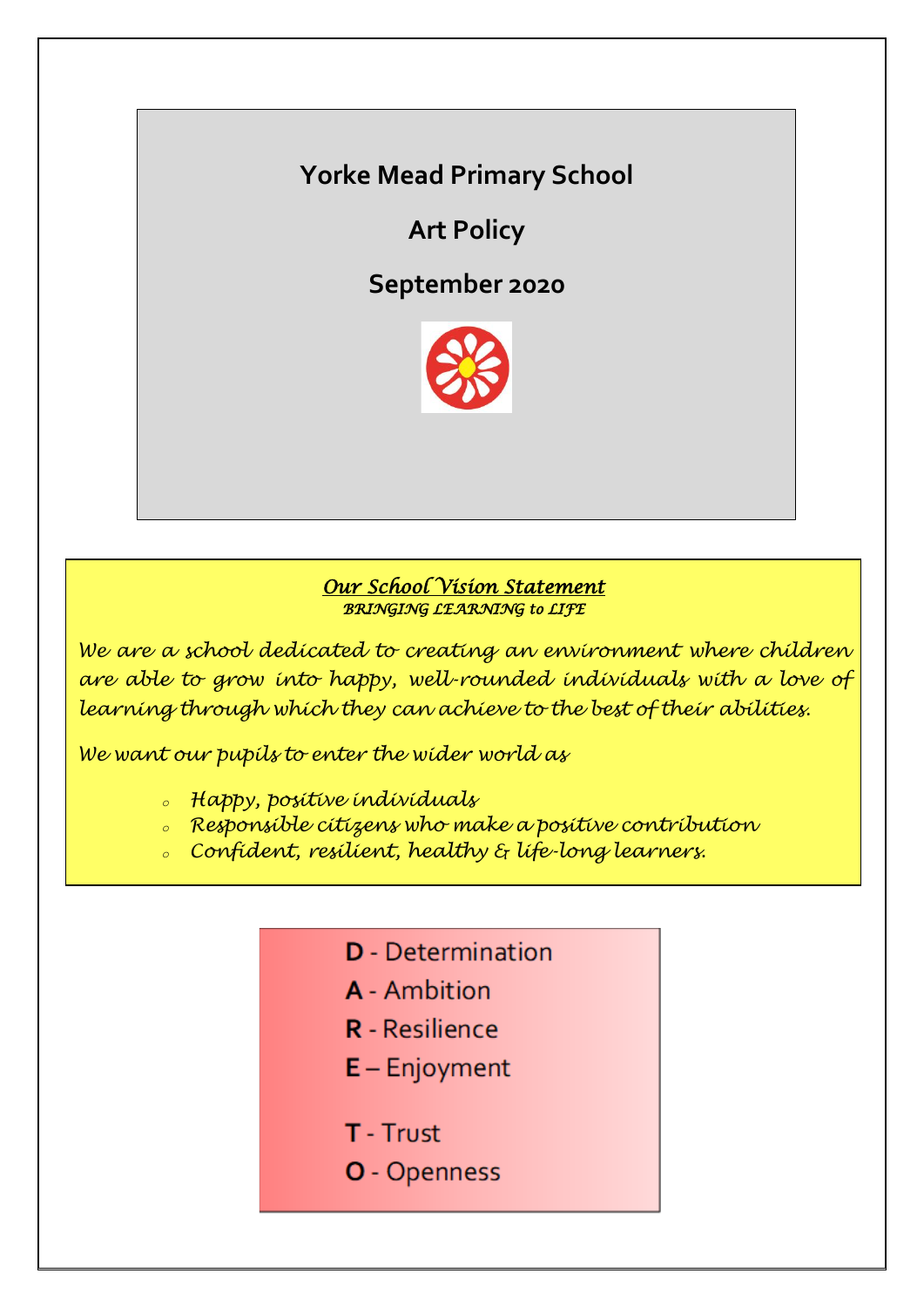# **Rationale and Ethos**

At Yorke Mead Art has a significant and valuable role to play in the overall ethos of the school. Children are given the opportunity to develop key skills, be ambitious and grow in confidence. Art is an ongoing process through which all children are given the opportunity to explore and develop specific skills, knowledge and understanding to enable them to work in a variety of media, style and form. It provides visual, tactile and sensory experiences and a special way of understanding and responding to the world. It enables children of all abilities to use their creative imagination to achieve their potential with guidance and given criteria. Art at Yorke Mead encourages children to communicate what they see, feel and think through the use of colour, texture, form, pattern and different materials and processes. Children learn to make informed judgements and aesthetic and practical decisions. They explore ideas and meanings through the work of famous artists and are encouraged to develop a critical appreciation of artist's work from a range of styles and historical periods. Through learning about the roles and function of art, they explore the impact it has on modern day life as well as that of different times and cultures.

Yorke Mead strongly promotes the status of art throughout the school. Its timetabling is reflective of its educational value and the view that it is not simply an enjoyable or less academic subject. The opened ended nature of the subject encourages children to be open with their ideas and thoughts about their own work as well as those of others and to make cross curricular links as well as reinforce skills already established.

# **Aims of the Curriculum at Yorke Mead**

The curriculum at Yorke Mead is intended to ensure each child:

- Develops high self-esteem, confidence and a true feeling of self-worth.
- Develops a lively, enquiring mind and life skills so that he/she will have the ability to experiment, investigate, take risks, challenge, discriminate and make informed choices.
- Is enriched, motivated and challenged by a broad and balanced curriculum and recognises the value of all areas of learning, including literature, sciences, the arts and humanities.
- Is valued for their individual contributions, recognises their role and develops a positive attitude towards everyone in the life of the school and community.
- Develops the positive skills and attitudes necessary to work both independently and collaboratively.
- Will be given equal opportunities to participate in all aspects of school life, with high expectations and ambition for every child and appropriate levels of challenge and support to enable them to achieve.
- Develops an understanding and respect for other races, cultures, gender, people with disabilities, religions and associated points of view.
- Understands the importance of and develops responsibility for keeping themselves physically and emotionally healthy.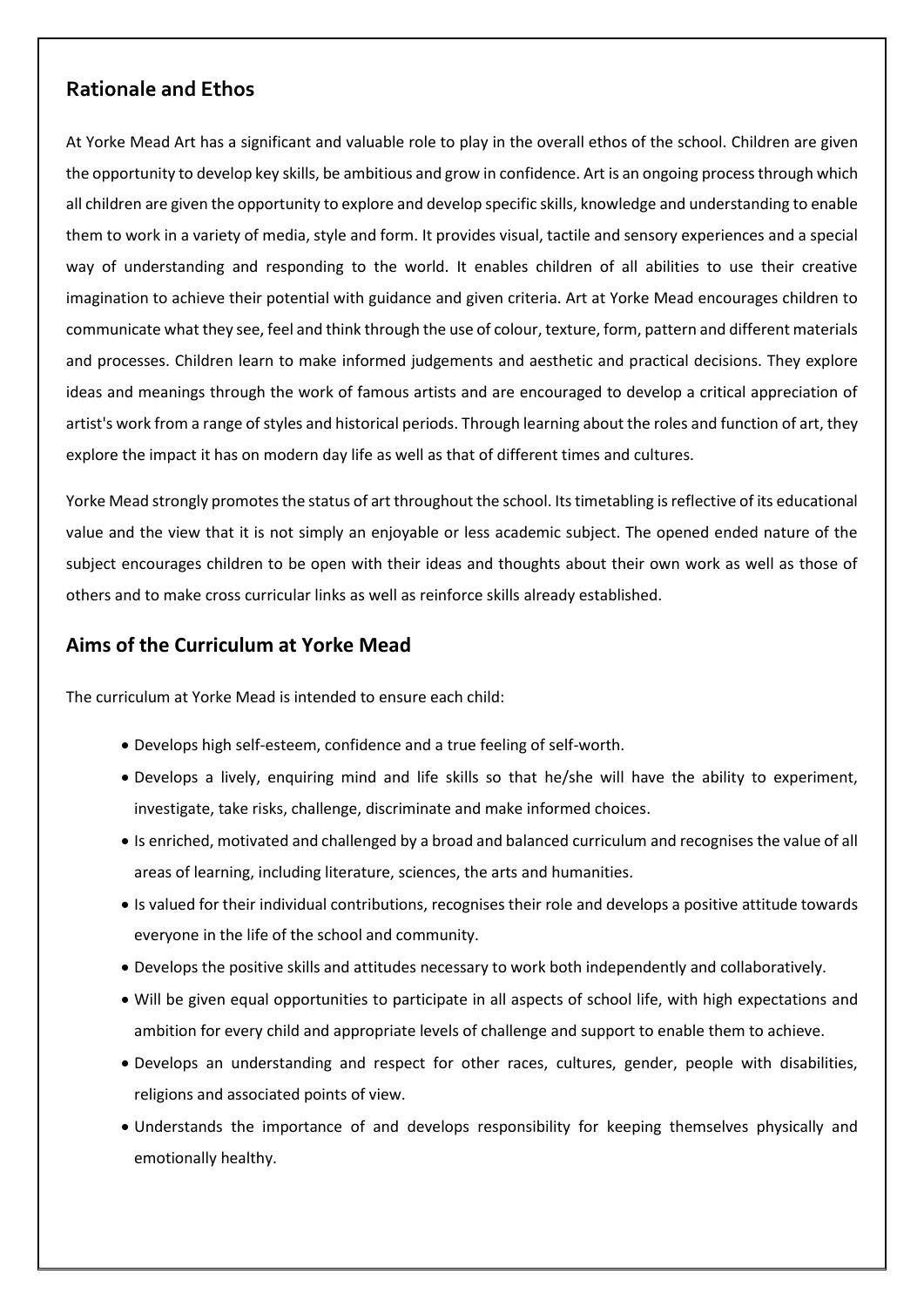- Acquires a set of moral values and attitudes including honesty, respect, sincerity, trust and personal responsibility.
- Is supported in their spiritual, moral, social and cultural development.
- Is equipped with the knowledge and cultural capital they need to succeed in life.

# **Aims of the Art Curriculum**

The national curriculum for art and design aims to ensure that all pupils:

- produce creative work, exploring their ideas and recording their experiences.
- become proficient in drawing, painting, sculpture and other art, craft and design techniques.
- evaluate and analyse creative works using the language of art, craft and design.
- know about great artists, craft makers and designers, and understand the historical and cultural development of their art forms.

#### **Key stage 1**

Pupils should be taught:

- to use a range of materials creatively to design and make products.
- to use drawing, painting and sculpture to develop and share their ideas, experiences and imagination.
- to develop a wide range of art and design techniques in using colour, pattern, texture, line, shape, form and space.
- about the work of a range of artists, craft makers and designers, describing the differences and similarities between different practices and disciplines, and making links to their own work.

#### **Key stage 2**

Pupils should be taught to develop their techniques, including their control and their use of materials, with creativity, experimentation and an increasing awareness of different kinds of art, craft and design.

Pupils should be taught:

- to create sketch books to record their observations and use them to review and revisit ideas.
- to improve their mastery of art and design techniques, including drawing, painting and sculpture with a range of materials [for example, pencil, charcoal, paint, clay
- about great artists, architects and designers in history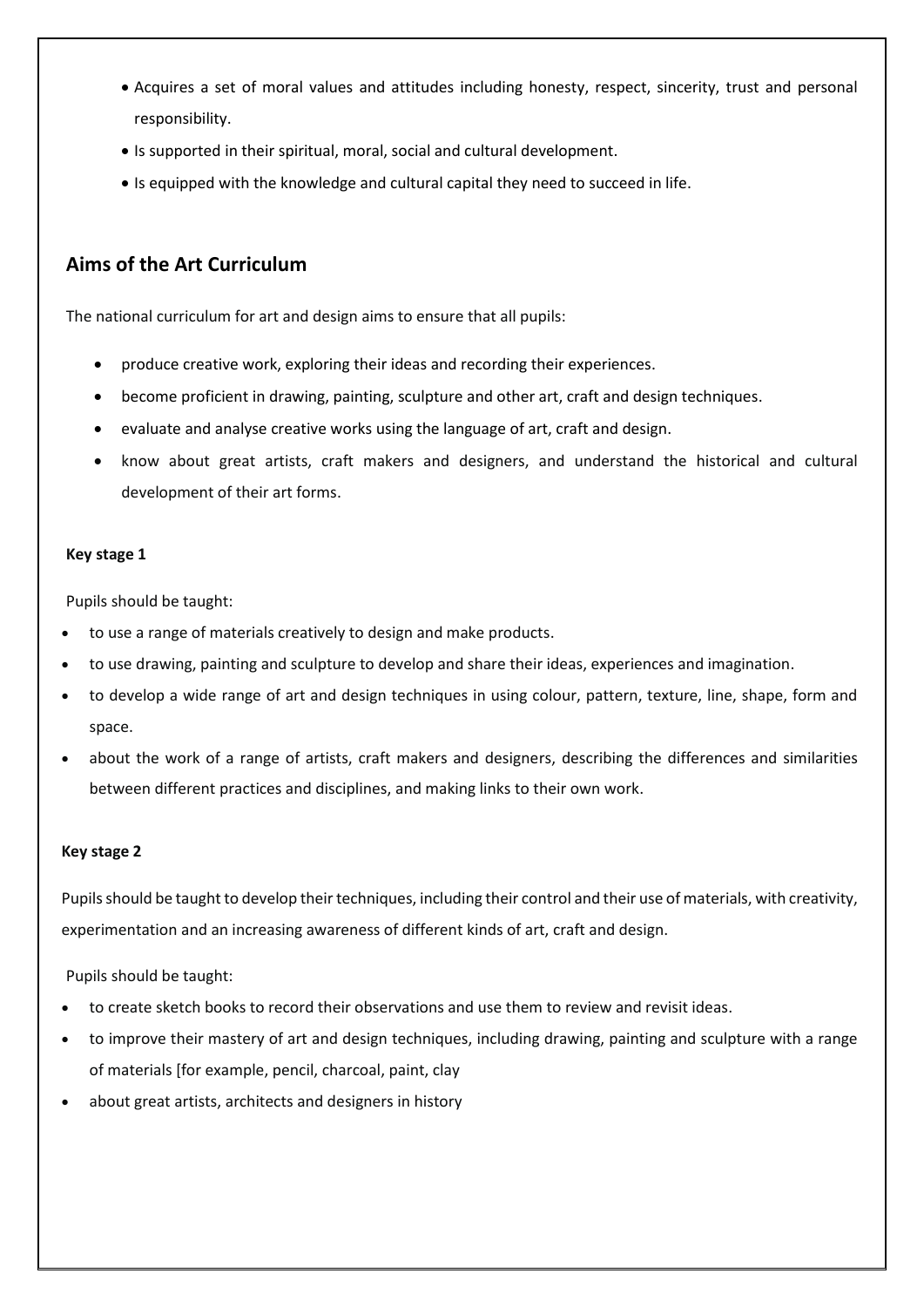The art curriculum at Yorke Mead also aims to ensure that all children:

- are engaged, inspired and challenged
- develop creativity and imagination through a broad, balanced and enriching curriculum
- have the confidence as well as the skills and experience necessary to communicate their ideas through their artwork
- gain the knowledge and skills to experiment, invent and create
- have the opportunity to explore their ideas and show progression within their experiences
- develop the ability to appreciate and make critical judgements about artworks using key vocabulary
- have access to high quality experiences and resources
- improve their ability to control materials, tools and techniques
- develop increasing confidence in the use of visual and tactile element and materials.
- have the opportunity to learn about art and artists from different times and cultures
- foster an enjoyment and appreciation of the visual arts
- have an understanding of the role of arts in society
- have their artistic achievements celebrated

#### **Curriculum Design**

Curriculum planning maximises cross curricular links, ensuring a strong, engaging curriculum which develops skills across the primary phase. Key skills for each year group are clearly identified in the long term plans including skills that need to be reinforced, as well as those that are age related and those that are designed to extend children in their learning.

Long term and medium term plans are linked clearly to opportunities for cross curricular activities (including writing and reading), multi-cultural and extra-curricular links as well as projects and visits. All units of work contain questions and pupil evaluations to support both teacher and pupil assessments and enable the children to develop their ideas. Activities within the units are planned so that children build upon prior learning and opportunities for progression are built into planning so that there is an increasing challenge for children as they move up through the school.

All children, regardless of ability, have access to the art curriculum. Special provision is made by way of additional support and specialised resources for those children where it is felt beneficial. Unit plans allow for children to develop the skills to evaluate and assess their own artwork as well as that of others.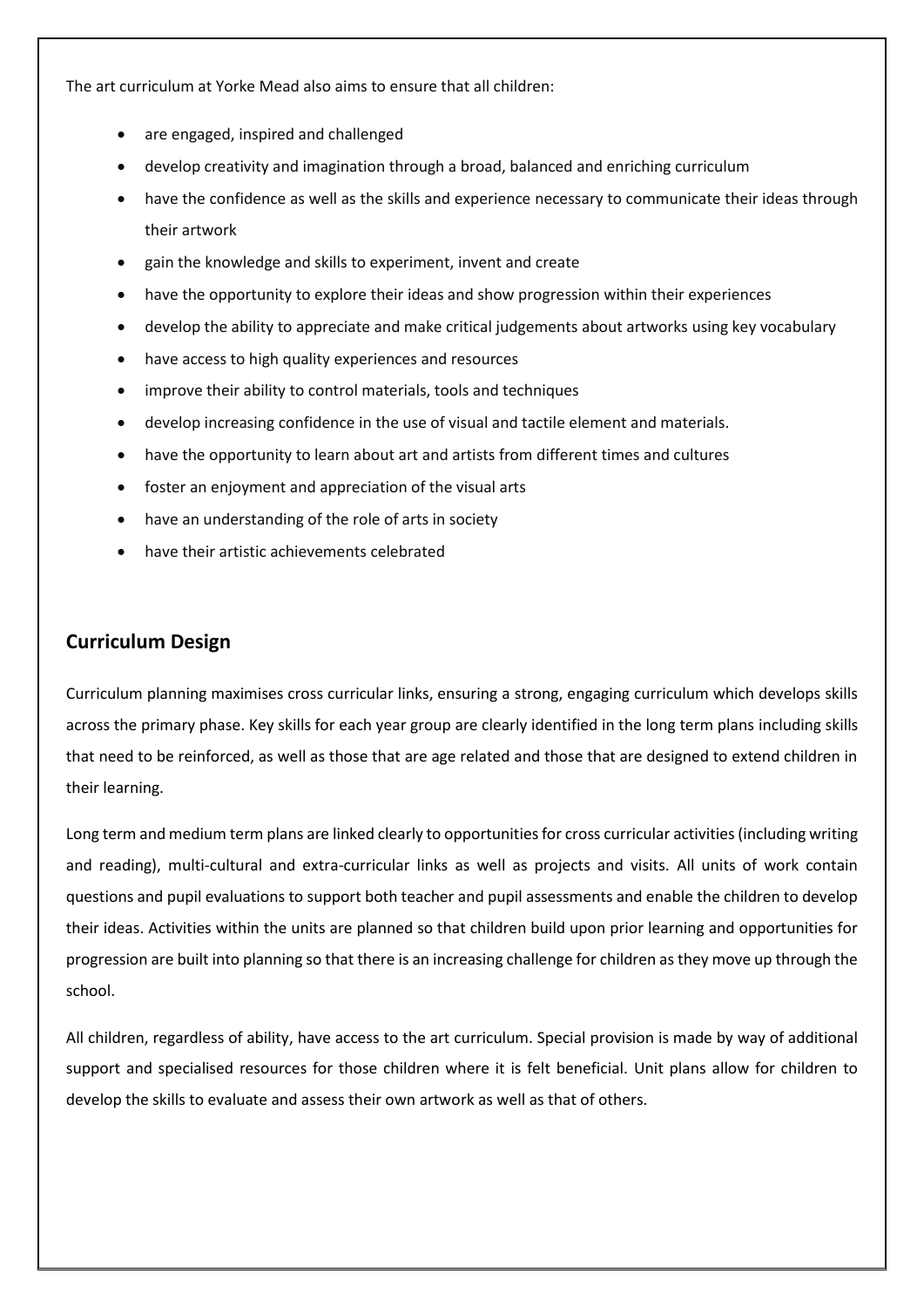# **How the Art curriculum meets the needs of children at Yorke Mead.**

Yorke Mead is situated in an area of Hertfordshire that is predominately of low deprivation. However, the school does support a number of children who live in families on the edge of deprivation as well as a number of adopted children who may have aspects of life they are still needing to process. The art curriculum is designed with these wide ranging needs in mind and therefore aims to meet all children's needs by providing a broad, balanced and enriching range of activities to develop each child's knowledge and understanding of the wider world around them and their place in it. They explore colour, pattern, shape and experiment with new ideas, in order to develop their confidence and ability to express themselves in a variety of ways. Rich and varied opportunities are provided to enable each child to explore values, attitudes, feelings and meanings and children are given the chance to work independently and collaboratively, to share art experiences and represent artwork to others. Self-esteem is enhanced through regular opportunities to celebrate and recognise the artistic achievements of each child. Active learning strategies and the opportunity to take learning outside of the classroom are fundamental to the long term planning and recognised as a vital part of enriching children's experiences.

# **How the Art curriculum supports the development of children's reading.**

There are many opportunities to develop reading skills in the subject. Pupils are introduced to key vocabulary at the start of each unit of work and are encouraged to use this in class discussions as well as written work through teacher modelling. New vocabulary is built into displays as well as classroom resources such as word banks and written work undertaken by the children as part of their research or evaluating process is displayed alongside visual outcomes too. As they learn about different artists, cultures and styles, children are involved in looking at a variety of sources together, including digital and print and are encouraged to identify any new language or words they do not understand. As they progress through the school they are encourage to undertake this research independently as part of the process of developing their ideas. Unit plans strongly promote and indicate where to use story books to support and enrich the learning process, these can be specific to an artist or an artistic style but also promote the themes of risk taking, celebrating mistakes and building self-esteem through art.

# **How the art curriculum supports children's spiritual, moral, cultural, social development.**

**Spiritual –** Through a well-balanced curriculum the art curriculum provides plenty of opportunity for children to reflect on their thinking and that of others. All units of work contain questions and regular moments of evaluation to support and enable the children to develop their own ideas as well as to understand the choices and thinking of artists throughout the years as well as their peers. They learn to respect and understand each other's differences and ways of viewing the world.

**Moral –** Long term planning enables the children to encounter a range of visual images which evoke a range of emotions and raise questions. Through discussion and exploration children learn to recognise how art can express differing viewpoints of right and wrong as well as the inner feelings and thoughts of others.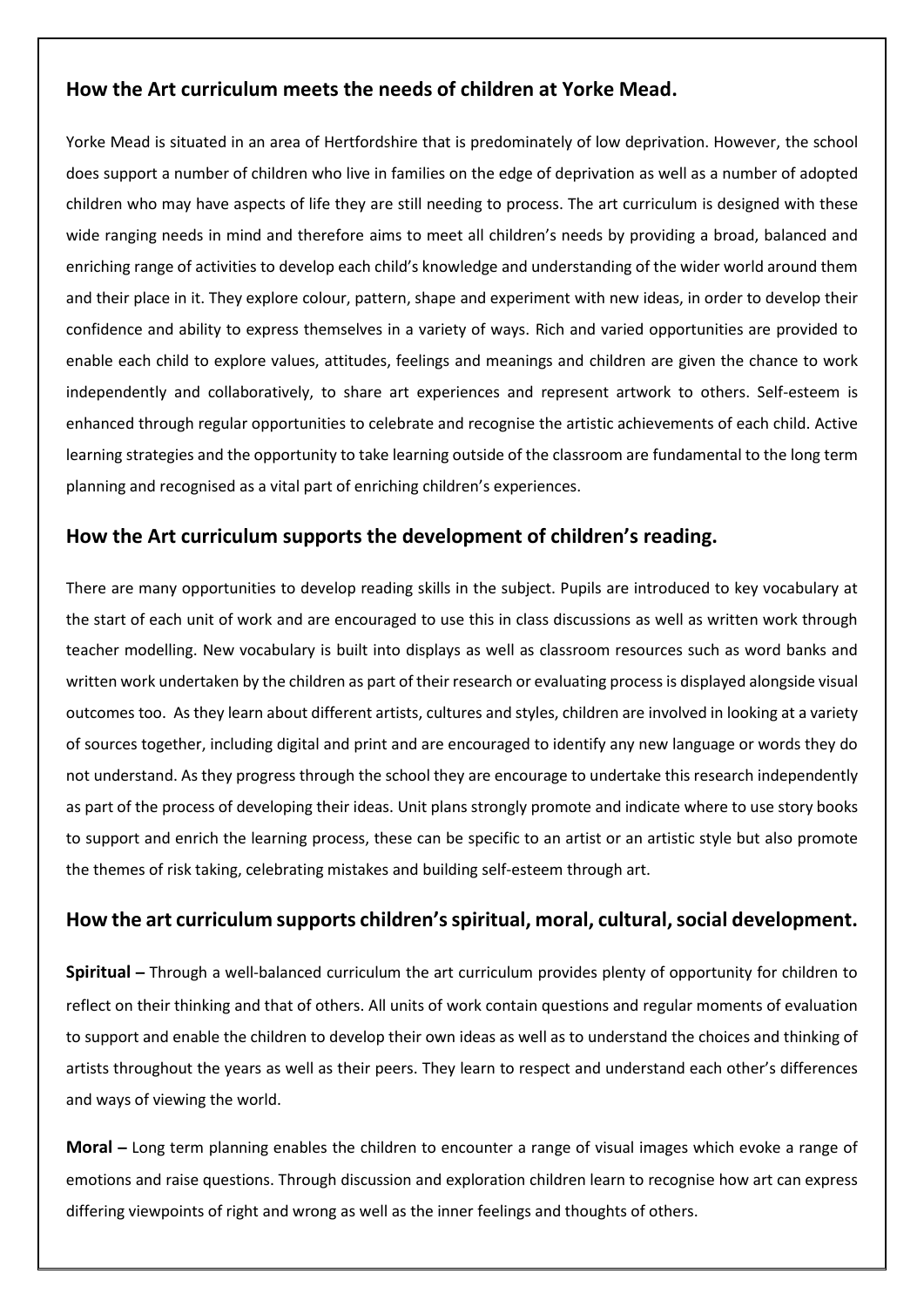**Cultural –** The art curriculum is designed to enable learners to develop an understanding of their own culture as well as that of others locally, nationally and internationally. Children learn to value diversity and cultural development through the exploration of historical and contemporary artists from around the world. As they progress through the school they explore meaning and symbolism in art and learn how to communicate their own understanding of the world around them.

**Social –** The teaching of art offers opportunities to support the social development of each child through the way they are expected to work together in lessons. Planning frequently allows for children to work together in groups, giving them a chance to discuss their ideas and feelings about their own work and the work of others. Through collaborative projects they learn to support and respect others as well as how to co-operate and share their own expertise, thus developing a better understanding of themselves and the wider community.

#### **How the Art curriculum supports children's emotional well-being.**

The art curriculum strongly supports children's personal development, it enables children to be develop the key skills of critical thinking, communication, resilience, creativity, teamwork, self-understanding and growth mind-set.

Children are given the opportunity to give and justify their opinions about their artwork and that of others and to learn that people can have similar and differing points of view. Through the exploration of a wide range of different artists, cultures and style they learn to value and respect diversity as well as develop an understanding of their place in the world.

Learning is often taken outdoors, into the natural environment enabling them to develop a respect for the environment and what it can offer. Mindfulness and teaching about the brain is incorporated into lessons so that children are prepared to learn and have positive strategies to draw upon when they are challenged in new ways. They learn the importance of developing the right hand side of the brain for the creative process and develop the ability and confidence to look more closely and make connections about the world around them before capturing what they see.

Unit planning enables the children to develop a growth mind-set and the positive attitude to learning needed to succeed in later life. Teaching and learning allows for children to take risks and face new challenges in their work. Teachers are engaged in the creative process themselves and use their own sketchbook alongside the children as well as a visualiser where possible. Through this process teachers actively seek to build children's confidence by acknowledging their own need to developing skills or by celebrating mistakes as 'happy risks.' Specifically chosen story books have built into planning which celebrate mistakes and the children have become familiar with these stories and their messages.

Resilience and determination is strengthened through opportunities to work on projects over a number of weeks, in order for each child to become actively involved in their own learning and to have the chance to explore and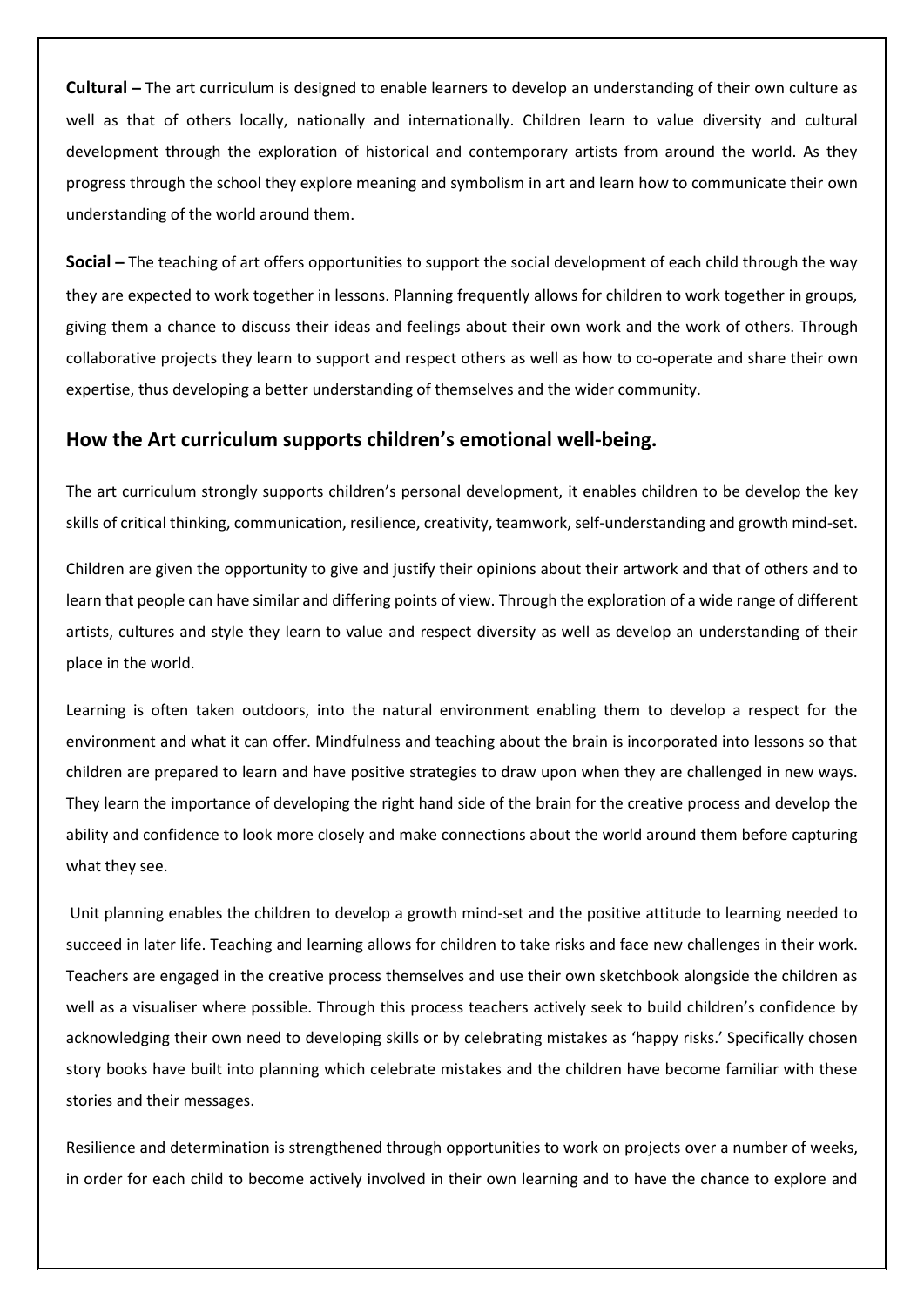develop new skills. Regular opportunities are created to enhance each child's self-esteem through the recognition of each child's artistic achievements within the classroom and across the whole school.

| <b>SMSC</b><br>Spiritual, Moral, Social &<br><b>Cultural Development</b> | <b>British Values</b>                                                                      | <b>Character</b><br><b>Education</b>                                                                                          | <b>Cultural Capital</b>                                                                                                                                                                                         | 5 Ways to<br><b>Wellbeing</b>                                                     |
|--------------------------------------------------------------------------|--------------------------------------------------------------------------------------------|-------------------------------------------------------------------------------------------------------------------------------|-----------------------------------------------------------------------------------------------------------------------------------------------------------------------------------------------------------------|-----------------------------------------------------------------------------------|
| Spiritual, Moral, Social and<br><b>Cultural Development</b>              | <b>Mutual Respect</b><br><b>Tolerance</b><br><b>Democracy</b><br><b>Individual liberty</b> | <b>Social Confidence</b><br>Developing resilience<br>Long term goals<br><b>Resilience</b><br><b>Positive moral attributes</b> | <b>Experience of different</b><br>learning environments<br>Life skill<br><b>Ability to discuss</b><br>variety of issues<br><b>Cultural experiences</b><br><b>Ability to deploy skills</b><br>in new situations. | <b>Connect</b><br><b>Take notice</b><br>Be active<br><b>Keep Learning</b><br>Give |

# **Organisation and planning**

#### **Organisation**

At Yorke Mead we value the team approach and with this in mind we aim to group subjects together so that consistency across similar subjects is maintained as far as possible. This also means subject leaders are not working in isolation. Art is part of the *Create* team along with English and Music.

We use a thematic approach to the art curriculum, whereby the subject leader matches teaching and learning to the topics covered in each term within each year group. Curriculum planning takes the form of long-term and medium-term planning. Long-term plans map the topics studied in each term during each key stage. The subject leader bases this on discussions with teachers in each year group to encourage cross curricular links. Medium-term plans define what is to be taught and learnt and sets out clear objectives and expectations for teaching, learning and assessment.

Activities within the units are planned so that children build upon prior learning. Planning ensures that there are opportunities for all children of all abilities to develop their skills and knowledge in each unit. Planned progression is also clearly built into unit plans so that there is an increasing challenge for children as they move up through the school. Planning takes into account the local circumstances of the school and makes uses of the local environment as well as opportunities to visit galleries and museums.

#### **Planning**

Teachers at Yorke Mead are provided with a broad long term plan by the art subject leader outlining the curriculum content and learning intentions to be covered throughout the year. Medium term plans in paper format as well as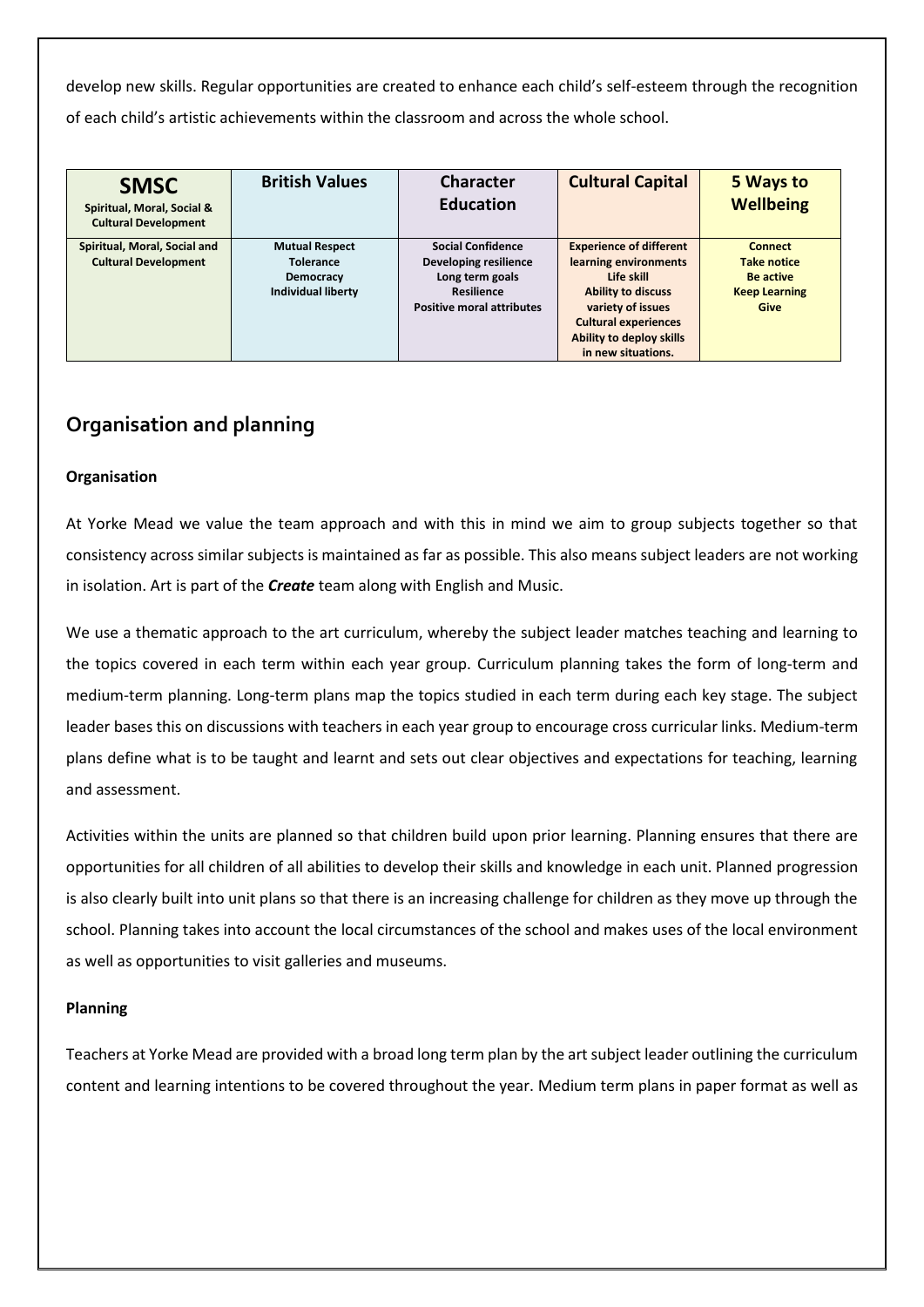PowerPoint are also provided by the subject leader which can be adapted by the teacher depending on class needs. There is no need for teachers to produce individual lesson plans.

In planning or adapting units of work the subject leader and teachers are mindful of the **Bloom's Taxonomy,** recognising that we cannot expect



children to apply or analyse skills or knowledge unless we have given them time to both remember and understand this. Bloom's also supports differentiation of learning within the curriculum.

#### **Progression and Sequence of Learning**

The art curriculum is designed to focus on skills teaching in order to ensure effective progression of key skills from year to year. Detailed long term planning show the sequence of learning across the curriculum allowing for teachers and children to know how learning is built up and what key skills the children have prior to units as well as the skills they will be working towards at the end of each year group. All units of work contain questions and pupil evaluations to encourage children to develop their ideas and to draw upon their prior knowledge and skills throughout their learning.

From KS2 each child has a sketchbook in which they are encouraged to collect written and visual ideas as well as finished artwork. Sketchbooks generate a dialogue between the teacher and pupil, to aid the development of ideas and support and extend children's learning. Teachers include green 'next step' comments as well as pink 'positive' comments. Pupils are given opportunities to respond to teacher's comments and marking, in line with the purple pen policy. Their sketchbook follows them throughout the school as a record of their progression as well as evidence for teacher assessment. Children are actively encouraged to refer to their sketchbook throughout the teaching and learning process as a means of accessing their prior knowledge and making connections between different artistic styles, techniques and skills.

#### **Early Years**

All aspects of our curriculum for Key Stage One and Two build from the Early Years curriculum, which is centred around the needs and interests of the Early Years children at Yorke Mead. Whilst this policy is relevant to all stages of education at Yorke Mead it is essential this is read in conjunction with the EYFS policy.

This art curriculum policy should be read in conjunction with the following policies:

- Yorke Mead curriculum policy
- Teaching and Learning Policy
- Early Years Foundation Stage (EYFS) Policy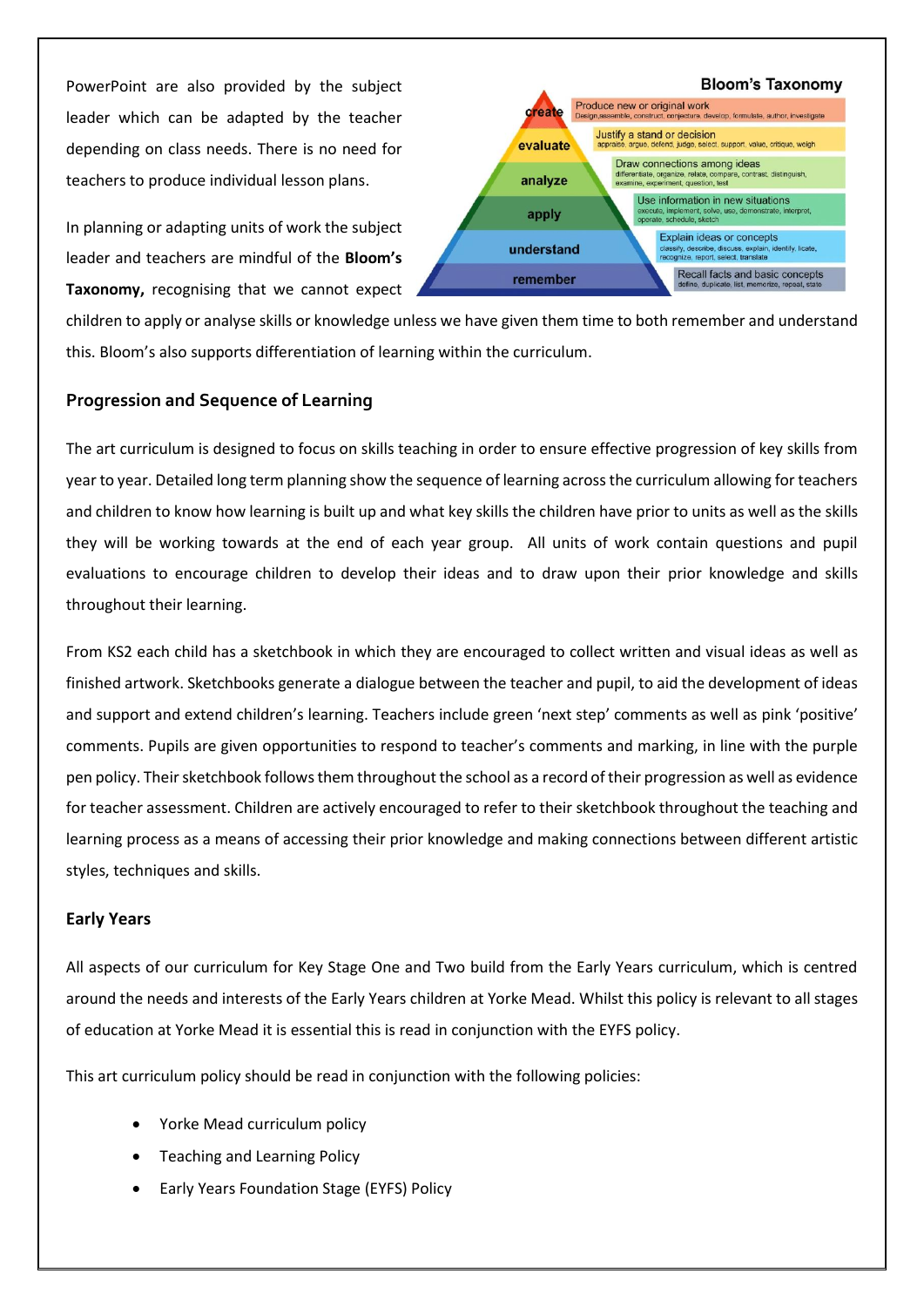Personal development at Yorke Mead

#### **Assessment for Learning**

Assessment in art is an ongoing partnership and communicative dialogue between teacher and pupil that allows the child to make progress and to recognise it themselves. Teachers mark sketchbooks and finished work in line with whole school policy, giving green 'next step' comments as well as pink 'positive' comments. Teachers are encouraged to ''blind mark' sketchbooks wherever possible to allow for the fact that below ARE/SEND/PPG children can often excel in this subject. Marking informs future planning and enables teachers to differentiate, support and guide individual pupils.

All units of work contain questions and pupil evaluations to support both teacher and pupil assessments and enable the children to develop their ideas. Unit plans allow for children to develop the skills to evaluate and assess their own artwork as well as that of others.

Pupil progress is evident in the children's sketchbooks which follow them throughout school and is recorded on termly parent consultation sheets, each child's annual report as well as on foundation assessment sheets, known as the 'I Can Statements'. The 'I Can Statements' record the attainment of children against the learning objectives set for the year and identify individual children performing at ARE as well as above and below ARE.

A progress monitoring sheet allows for the progress of individual children to be tracked as well as the progress and achievement of year groups as a whole. Individual children performing below ARE and above ARE are identified at the end of the year from the 'I Can Statement' assessment sheets. Teachers refer to the progress monitoring sheet and 'I can' statements at the start of each year so that they are aware of any children to focus on during art lessons in terms of greater depth needed or support. All documents are accessible on the staff shared drive.

The subject leader enhances assessment practises through regular monitoring. Discussions with teachers, lesson observations, pupil voice as well as regular book scrutinies (which includes the books of those children identified on the individual progress sheets) ensures that coverage, standards, progress and teacher judgements are in line with the quality and impact of art teaching and learning.

Visual evidence of the impact of children's work is captured on displays throughout the school as well as kept on the staff shared drive alongside the appropriate unit plans so that teachers have an indication of the expected levels of achievement.

### **Inclusion**

Teachers set high expectations for all pupils. They will use appropriate assessment to set ambitious targets and plan challenging work for all groups, including:

Currently higher attaining pupils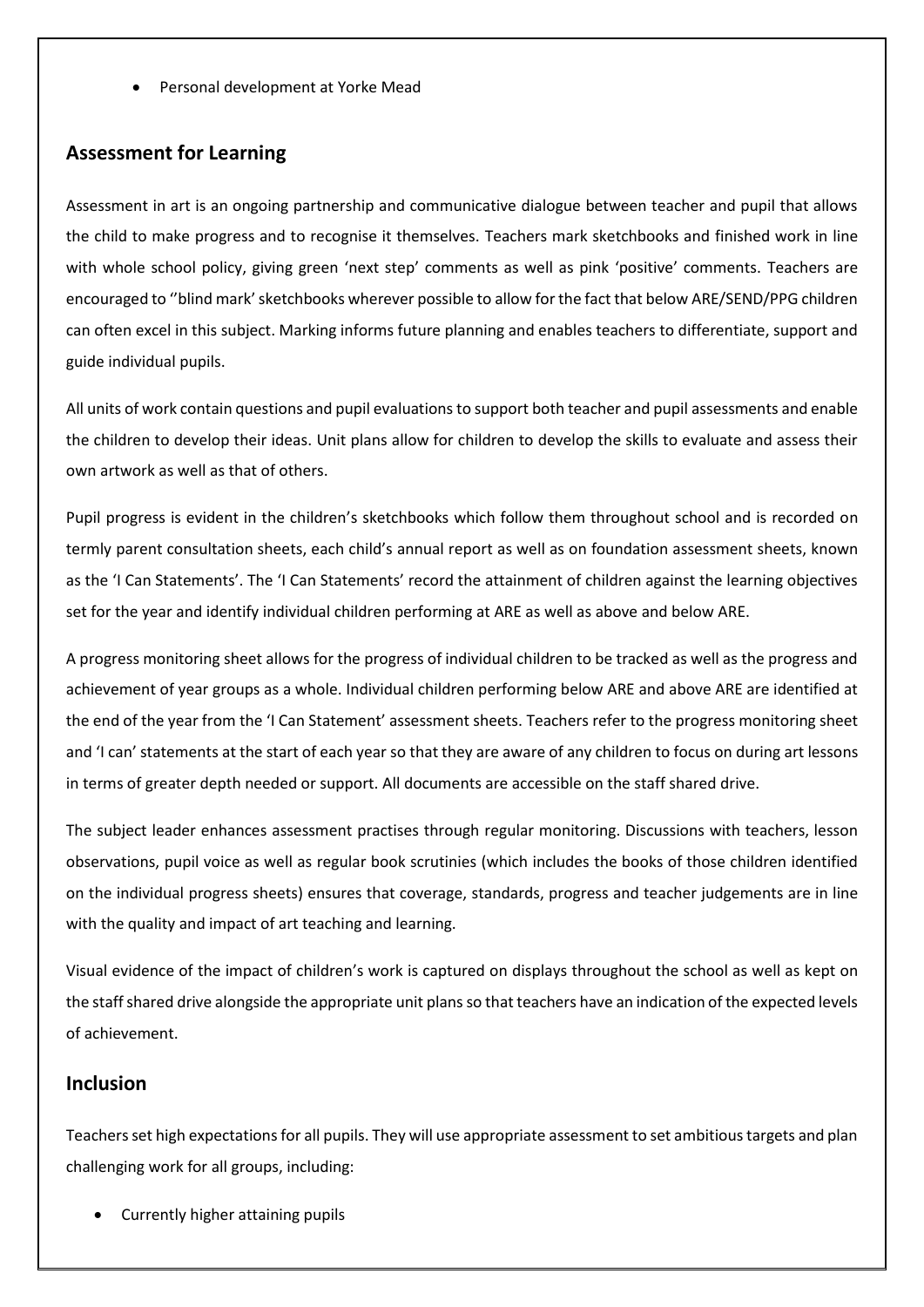- Pupils with low prior attainment
- Pupils from disadvantaged backgrounds
- Pupils with SEN
- Pupils with English as an additional language (EAL)

Teachers will plan lessons so that pupils with SEND can study every National Curriculum subject, wherever possible, and ensure that there are no barriers to every pupil achieving.

Teachers will also take account of the needs of pupils whose first language is not English. Lessons will be planned so that teaching opportunities help pupils to develop their English, and to support pupils to take part in all subjects.

Further information can be found in our statement of equality information and objectives, and in our SEN policy and information report.

# **Safeguarding and Safe Practise**

In all areas, at all times, staff at Yorke Mead are aware of safeguarding responsibilities and health and safety. Some aspects of learning naturally require greater need to be aware of planning for safe practise than others. Where there is any form of risk to children staff will have completed a risk assessment to manage this risk and ensure procedures minimise or remove the risk. The school has a number of generic risk assessments to cover those aspects where risk will be evident at all times such as:

- When handling tools and equipment
- Using specific materials
- Classroom set up

There are times when children may be more likely to disclose a safeguarding concern, for example as part of a discussion around an artwork, where they might wish to relay a personal experience or personal feelings that a particular artwork triggers. The calm and relaxed atmosphere of an art lesson may also create an environment in which a child feels able to share a concern or worry. Should there be a concern or disclosure from a pupil, staff will always follow the school safeguarding policy.

# **The role of the art subject leaders**

Subject Leaders will ensure that the school curriculum is implemented in accordance with this policy and specific subject and that:

- All required elements of the art curriculum have aims and objectives which reflect the aims of the school and indicate how the needs of individual pupils will be met.
- Long term planning is available for art to support individual teachers in their planning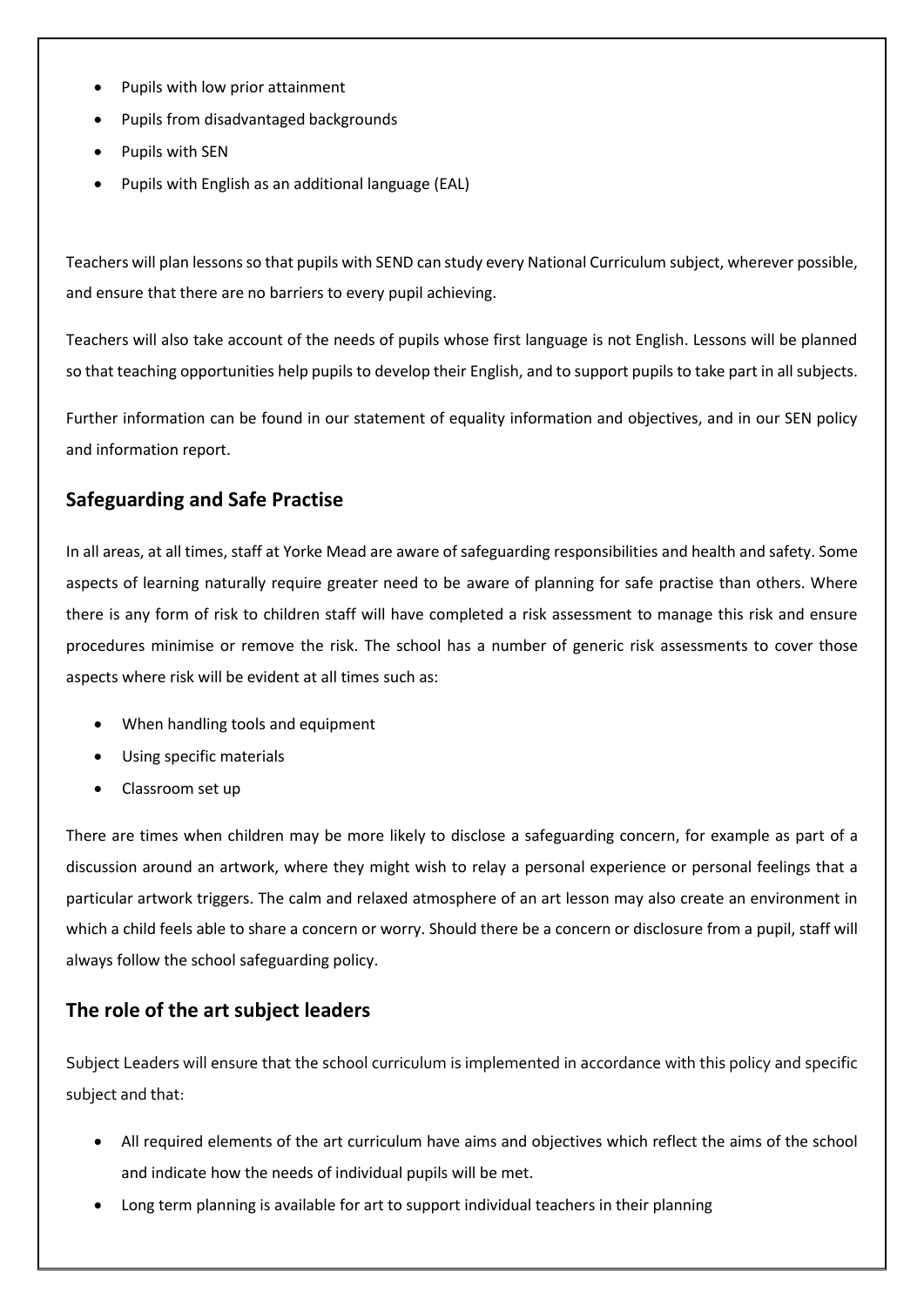- The amount of time provided for teaching art is adequate and the curriculum meets the aims and objectives for each year group.
- Standards within art are monitored, meet the expectations and that the head teacher and phase leader is informed of any concerns around this.
- Resources required to deliver the art curriculum are available and accessible to staff.
- The policy and practise within art is updated to reflect current educational research in consultation with the Head teacher, SLT and governors.
- Supporting staff to have the pedagogical understanding necessary to successfully teach the art curriculum, and any required training is brought to the attention of the senior leadership team.
- The school's procedures for assessment meet all legal requirements
- Where appropriate, the individual needs of some pupils are met by permanent or temporary disapplication from all or part of the National Curriculum, allowing the most appropriate individual curriculum needs to be met in consultation with the Head teacher and school SENDCo.
- Proper provision is in place for pupils with different abilities and needs, including children with SEND policies.
- Link governors are kept up to date with policies and procedures linked to art.

**This policy should be read in conjunction with the Yorke Mead Curriculum Policy. The following sections are as listed within this policy:** 

- **Legislation**
- **Roles and responsibilities**
- **Monitoring, reporting and evaluation**

#### **Policy Review**

This policy will be reviewed every three years *by* the head teacher, senior leadership team and governor curriculum team. At every review, the policy will be shared with the full governing board.

# **Links with other policies**

This policy links to the following policies and procedures:

- Teaching and Learning Policy
- EYFS policy
- Assessment policy
- SEN policy and information report
- Equality information and objectives